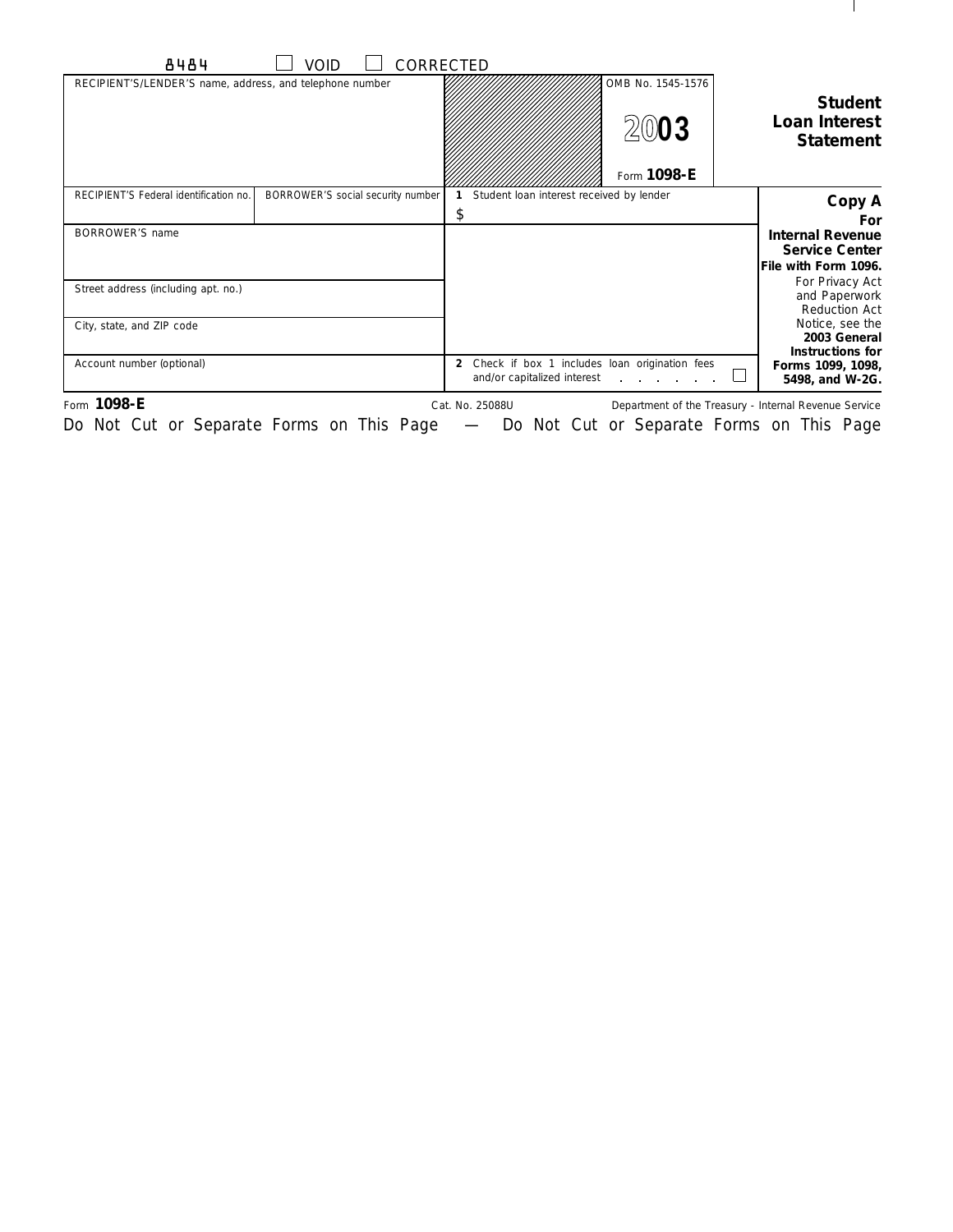|                                                                  |                                   | CORRECTED (if checked)                                                                           |                                          |                                                                                                                                                                                                                                                                           |
|------------------------------------------------------------------|-----------------------------------|--------------------------------------------------------------------------------------------------|------------------------------------------|---------------------------------------------------------------------------------------------------------------------------------------------------------------------------------------------------------------------------------------------------------------------------|
| RECIPIENT'S/LENDER'S name, address, and telephone number         |                                   |                                                                                                  | OMB No. 1545-1576<br>2003<br>Form 1098-E | <b>Student</b><br><b>Loan Interest</b><br><b>Statement</b>                                                                                                                                                                                                                |
| RECIPIENT'S Federal identification no.                           | BORROWER'S social security number | Student loan interest received by lender<br>\$                                                   |                                          | Copy B                                                                                                                                                                                                                                                                    |
| BORROWER'S name                                                  |                                   |                                                                                                  |                                          | <b>For Borrower</b>                                                                                                                                                                                                                                                       |
| Street address (including apt. no.)<br>City, state, and ZIP code |                                   |                                                                                                  |                                          | This is important tax<br>information and is being<br>furnished to the Internal<br>Revenue Service. If you<br>are required to file a<br>return, a negligence<br>penalty or other sanction<br>may be imposed on you if<br>the IRS determines that<br>an underpayment of tax |
| Account number (optional)                                        |                                   | Box 1 includes loan origination fees and/or<br>$\mathbf{2}$<br>capitalized interest (if checked) |                                          | results because you<br>overstated a deduction<br>for student loan interest.                                                                                                                                                                                               |

(keep for your records)

Form 1098-E **Department of the Treasury - Internal Revenue Service** (keep for your records) Department of the Treasury - Internal Revenue Service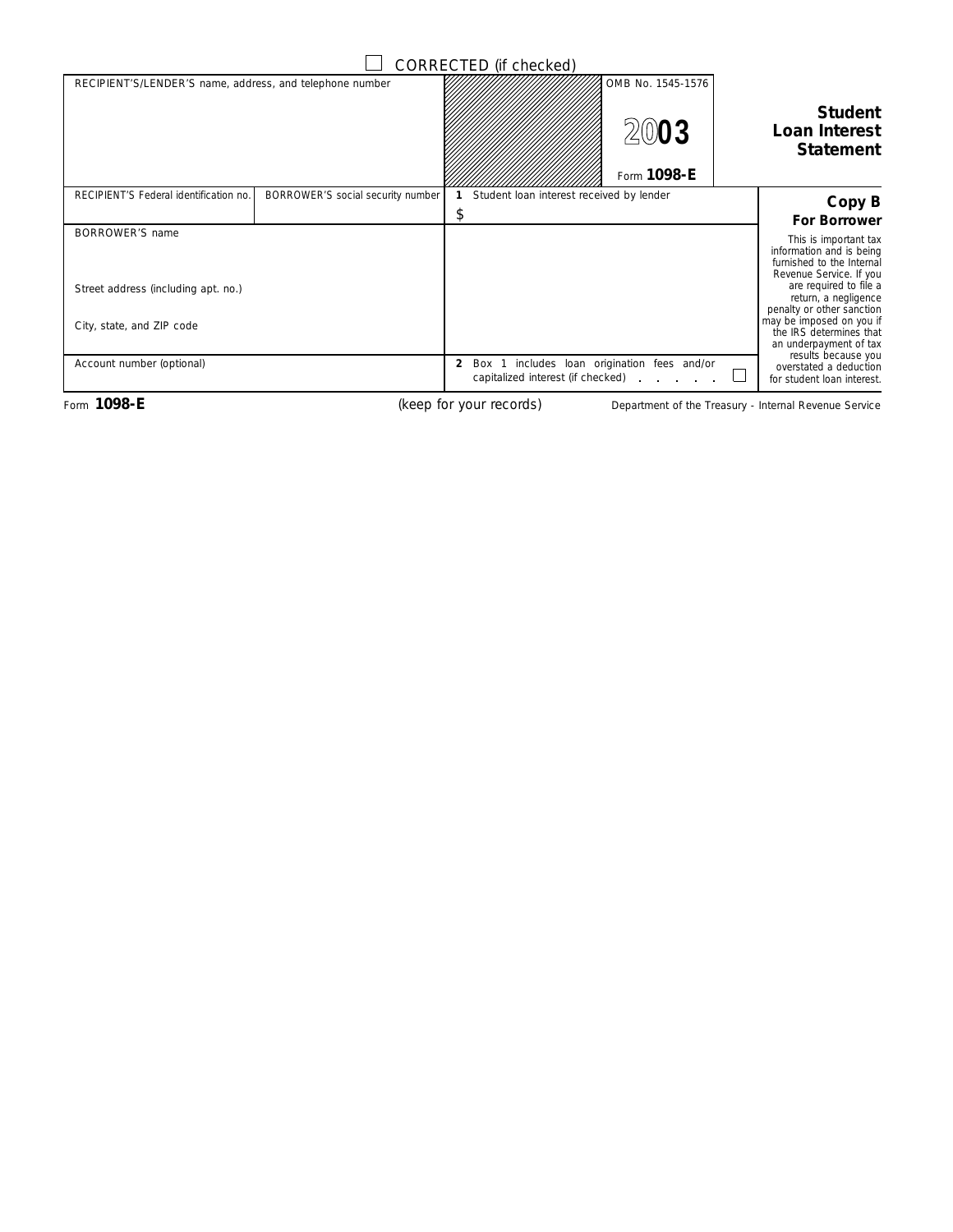## **Instructions for Borrower**

A person (including a financial institution, a governmental unit, and an educational institution) that receives interest payments of \$600 or more during the year on one or more qualified student loans must furnish this statement to you.

You may be able to deduct student loan interest that you actually paid in 2003 on your income tax return. Also, you may be able to deduct additional amounts, such as loan orgination fees and capitalized interest, not reported on this statement. However, you may not be able to deduct the full **Box 2.** Shows if loan origination fees and/or

amount of interest reported on this statement. **Do not** contact the recipient/lender for explanations of the requirements for and how to figure any allowable deduction for the interest paid. Instead, for more information see **Pub. 970,** Tax Benefits for Education, and "Student Loan Interest Deduction Worksheet" in your Form 1040 or 1040A instructions.

**Box 1.** Shows the interest received by the lender during the year on one or more student loans made to you.

capitalized interest are included in box 1.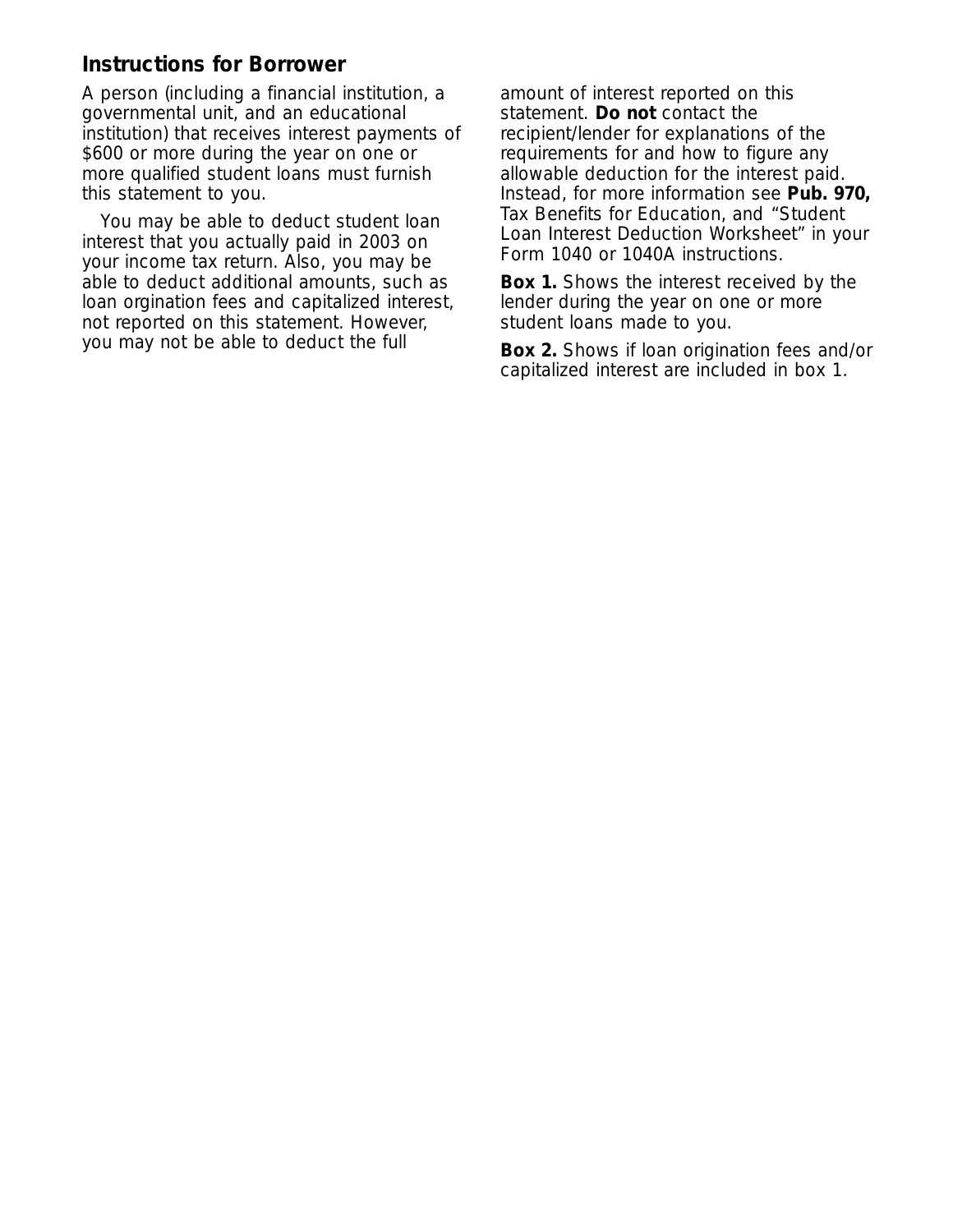|                                                          | Void                              | CORRECTED                                                                                      |                                          |                                                            |
|----------------------------------------------------------|-----------------------------------|------------------------------------------------------------------------------------------------|------------------------------------------|------------------------------------------------------------|
| RECIPIENT'S/LENDER'S name, address, and telephone number |                                   |                                                                                                | OMB No. 1545-1576<br>2003<br>Form 1098-E | <b>Student</b><br><b>Loan Interest</b><br><b>Statement</b> |
| RECIPIENT'S Federal identification no.                   | BORROWER'S social security number | Student loan interest received by lender                                                       |                                          |                                                            |
|                                                          |                                   | \$                                                                                             |                                          | Copy C                                                     |
| BORROWER'S name                                          |                                   |                                                                                                |                                          | <b>For Recipient</b>                                       |
|                                                          |                                   |                                                                                                |                                          | For Privacy Act                                            |
|                                                          |                                   |                                                                                                |                                          | and Paperwork<br><b>Reduction Act</b>                      |
| Street address (including apt. no.)                      |                                   |                                                                                                |                                          | Notice, see the                                            |
|                                                          |                                   |                                                                                                |                                          | 2003 General                                               |
| City, state, and ZIP code                                |                                   |                                                                                                |                                          | Instructions for                                           |
|                                                          |                                   |                                                                                                |                                          | Forms 1099,<br>1098, 5498,                                 |
| Account number (optional)                                |                                   | Check if box 1 includes loan origination fees<br>$\overline{2}$<br>and/or capitalized interest | and a straight and a straight            | and W-2G.                                                  |

Form 1098-E **Department of the Treasury - Internal Revenue Service** Department of the Treasury - Internal Revenue Service